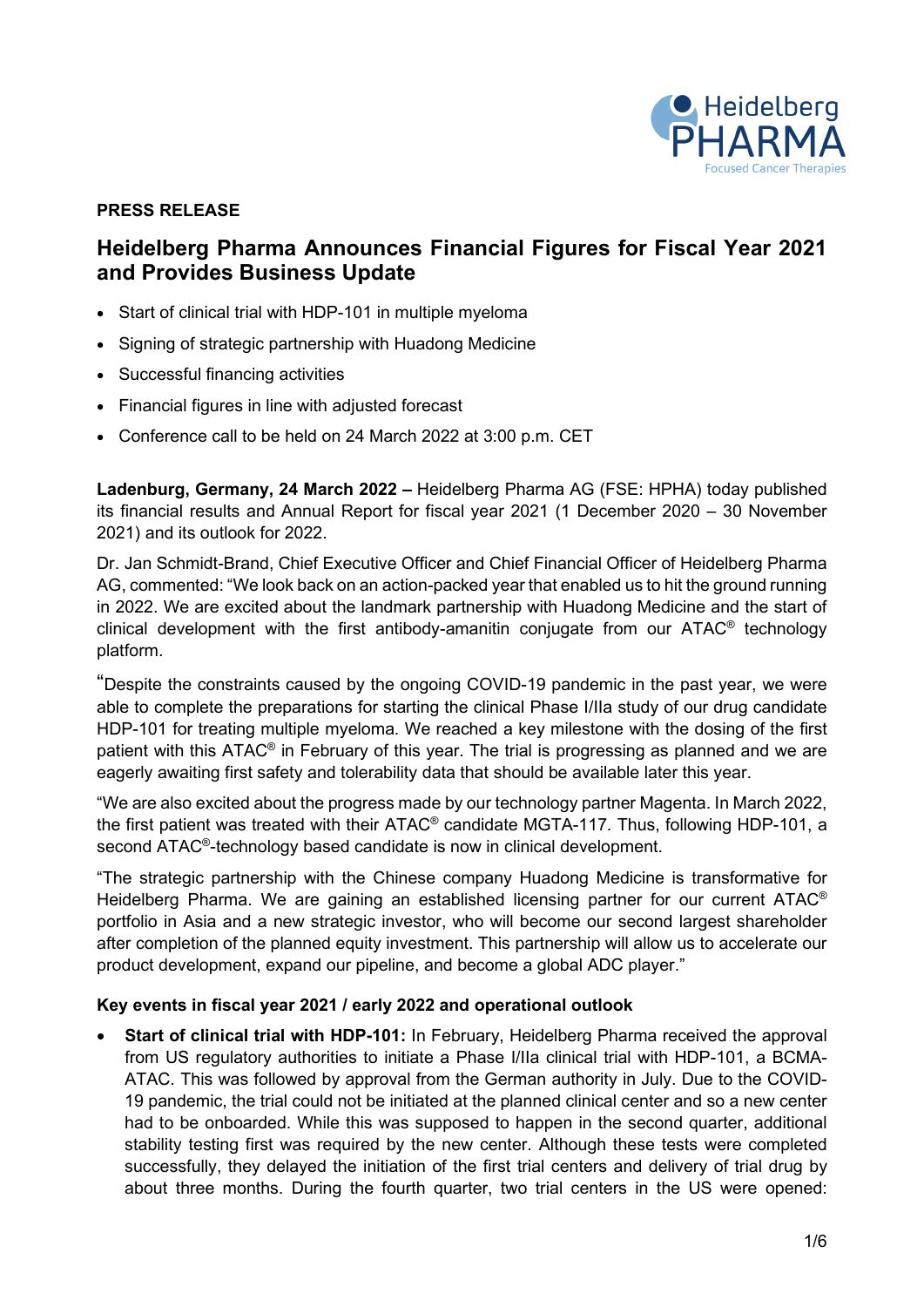

Winship Cancer Institute of Emory University in Atlanta, Georgia, and MD Anderson Cancer Center in Houston, Texas. The first German trial center, Heidelberg University Hospital, was initiated soon thereafter.

In February 2022, the first patient was dosed with HDP-101 in the Phase I/IIa study. The openlabel, multi-center study is evaluating HDP-101 for the treatment of relapsed or refractory multiple myeloma. The Phase I dose escalation part of the study is to determine an optimal and safe dose of HDP-101 for the Phase IIa part of the study.

• **Ongoing development projects and important research findings:** The ATACs HDP-102 and HDP-103 are on track in preclinical development and production. Submission of study applications for the first of these two candidates is planned for early 2023.

At the American Association for Cancer Research (AACR) Annual Meeting, Heidelberg Pharma and a research group from the Indiana University School of Medicine, Indianapolis, Indiana, jointly presented new preclinical results indicating that combining ATACs with immune checkpoint inhibitors may be beneficial. The findings were also published in the peer-reviewed journal, Science Translational Medicine and support new potential development approaches.

- **Advances in ATAC® collaborations:** Partner Magenta prepared the development candidate MGTA-117, an ATAC® consisting of a CD117 antibody and Amanitin as payload, for clinical development. MGTA-117 is the first ATAC® clinical candidate to be used for targeted preparation, or conditioning, of patients for stem cell transplants or gene therapy. The ongoing Phase I/II trial is evaluating MGTA-117 in patients with relapsed/refractory acute myeloid leukemia (AML) and myelodysplastic syndrome with excess blasts (MDS-EB).
- **Advances with clinical license portfolio:** In 2021, there also was encouraging progress by our partners for the out-licensed clinical projects outside of the ATAC® portfolio. Telix, our licensing partner for the radiolabeled antibody girentuximab, has been conducting the Phase III ZIRCON study with TLX250-CDx since 2019. This international study with renal cancer patients undergoing kidney surgery is designed to determine the sensitivity and specificity of TLX250-CDx PET imaging to detect clear cell renal cell cancer (ccRCC) compared to standard histology as standard of truth determined from surgical resection specimens. The target enrollment of 252 patients was reached in March 2022, but recruitment will be continued for up to an additional three months to generate further data.

In addition to oncology indications, RedHill is developing RHB-107 for the treatment of COVID-19. In 2021, the first part of a Phase II/III trial in an outpatient setting began in the US, and the first patient was dosed in February of last year. Enrollment for the Phase II part of the study is complete, with positive first data announced in March 2022.

• **Successful financing activities:** At the end of 2020, main shareholder dievini committed to a shareholder loan of EUR 15 million that was fully drawn down in tranches. In March 2021, dievini confirmed a further financing commitment of up to EUR 30 million to secure the financing of the Company, including the expanded development program.

In June 2021, a capital increase was implemented in connection with a private placement generating gross proceeds of approximately EUR 20 million. Heidelberg Pharma AG issued 3,106,637 new shares from authorized capital, which corresponded to just under 10% of share capital. The new shares were allocated to new biotech specialist institutional investors and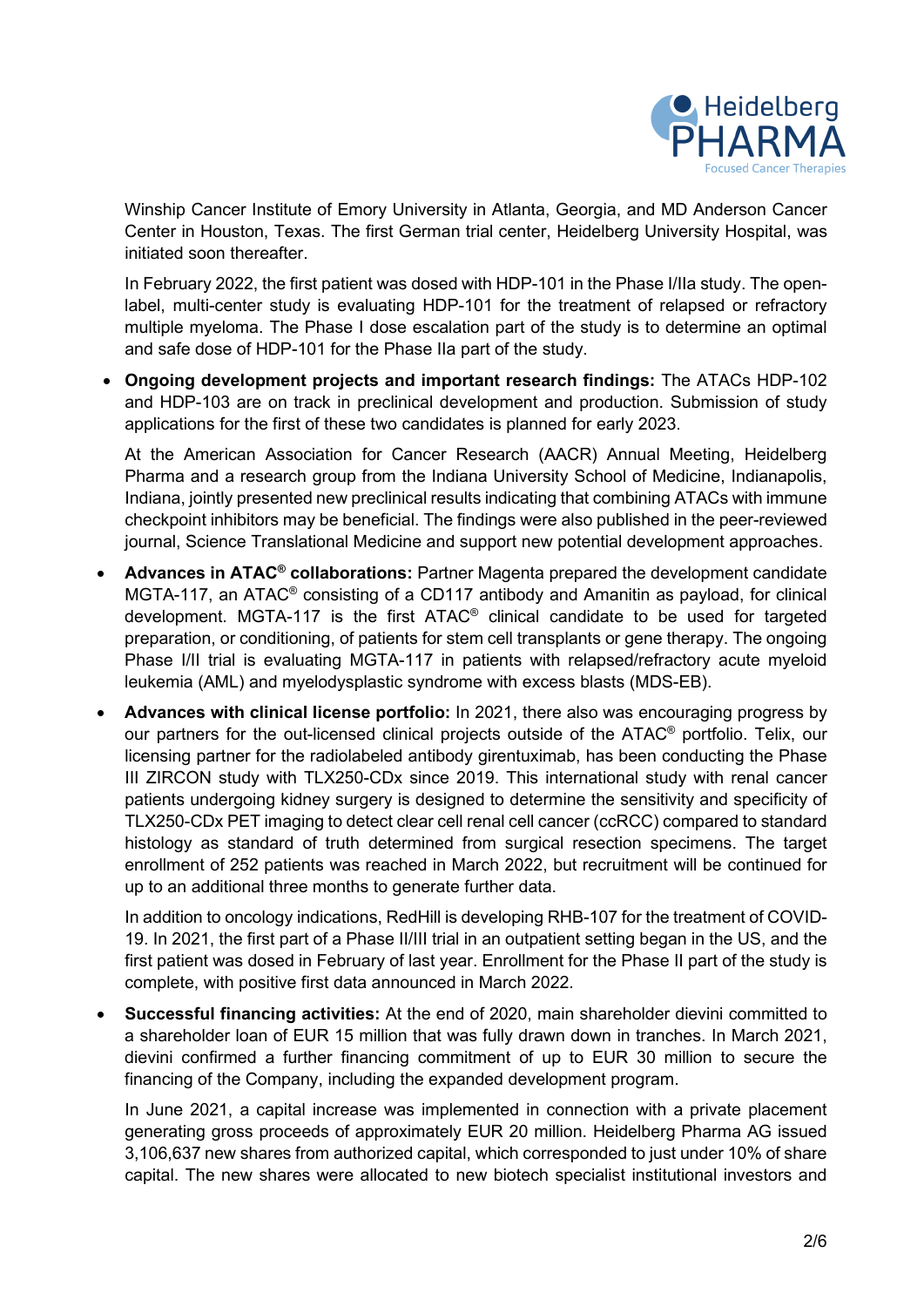

DH-LT-Investments GmbH, St. Leon-Rot, an investment company owned by Dietmar Hopp. The price per share was EUR 6.44.

On 17 February 2022, dievini made a financing commitment of EUR 36 million. The funds pledged will be made available if and to the extent that this amount is not secured through alternative capital measures. This commitment replaces the not yet fully used financing commitment from March 2021.

• **Licensing agreement and strategic partnership with Huadong:** Heidelberg Pharma and Huadong Medicine Co., Ltd., Hangzhou, China, announced on 28 February 2022, after the close of the reporting period, that the companies had entered into a strategic partnership. This partnership includes a licensing agreement for the ATAC® technology (exclusive development and commercialization rights for HDP-101 and HDP-103 in Asia), and the Company is eligible to receive an upfront payment of USD 20 million (EUR 17.5 million) and milestone payments of up to USD 449 million (EUR 400 million), as well as tiered royalties ranging from single to low double-digit percentages for each candidate. In addition, Huadong intends to make an equity investment in Heidelberg Pharma totaling EUR 105 million, which will represent 35% of total shares outstanding after the transaction. The transaction is still subject to various approvals from German and Chinese authorities, which are expected in the coming months.

# **Key financial figures of the Heidelberg Pharma Group for fiscal year 2020**

The 2021 fiscal year concerns the period from 1 December 2020 to 30 November 2021. The Heidelberg Pharma Group includes two entities, Heidelberg Pharma AG and Heidelberg Pharma Research GmbH.

In fiscal year 2021, the Heidelberg Pharma Group generated **sales revenue** of EUR 1.7 million (previous year: EUR 8.5 million), which was mainly related to the research collaborations for the Heidelberg Pharma Research ATAC technology (EUR 1.2 million; previous year: EUR 7.8 million) and the service business (unchanged at EUR 0.5 million). In the 2020 comparative period, the parent company generated sales revenue of EUR 0.2 million through out-licensing.

**Other income** of EUR 0.6 million (previous year: EUR 1.1 million) consisted mainly of government grants to support Heidelberg Pharma Research projects, income from the reversal of unused accrued liabilities and income from charges on patent costs in the context of out-licensing.

**Operating expenses** including depreciation and amortization were unchanged at EUR 27.9 million in 2021 (previous year: EUR 27.9 million). **Research and development costs**  rose to EUR 18.7 million (previous year: EUR 18.3 million) due to the expansion of cost-intensive external manufacturing of all three ATAC® product candidates and preclinical and regulatory preparations for the clinical trial with HDP-101. At 67 % of operating expenses, R&D remained the largest cost item. **Cost of sales** totaled EUR 4.7 million (previous year: EUR 5.6 million) and represented 17% of operating expenses. **Administrative costs** were EUR 4.0 million (previous year: EUR 3.6 million) and accounted for 14% of operating expenses. **Other expenses**, comprising the costs incurred for business development, marketing and commercial market supply, were EUR 0.5 million (previous year: EUR 0.4 million) and represented 2% of operating expenses.

The Heidelberg Pharma Group recognized **comprehensive income** and a **net loss** of EUR -26.1 million (previous year: EUR -18.4 million) in the 2021 fiscal year. **Loss per share** increased from EUR -0.61 in the previous year to EUR -0.80.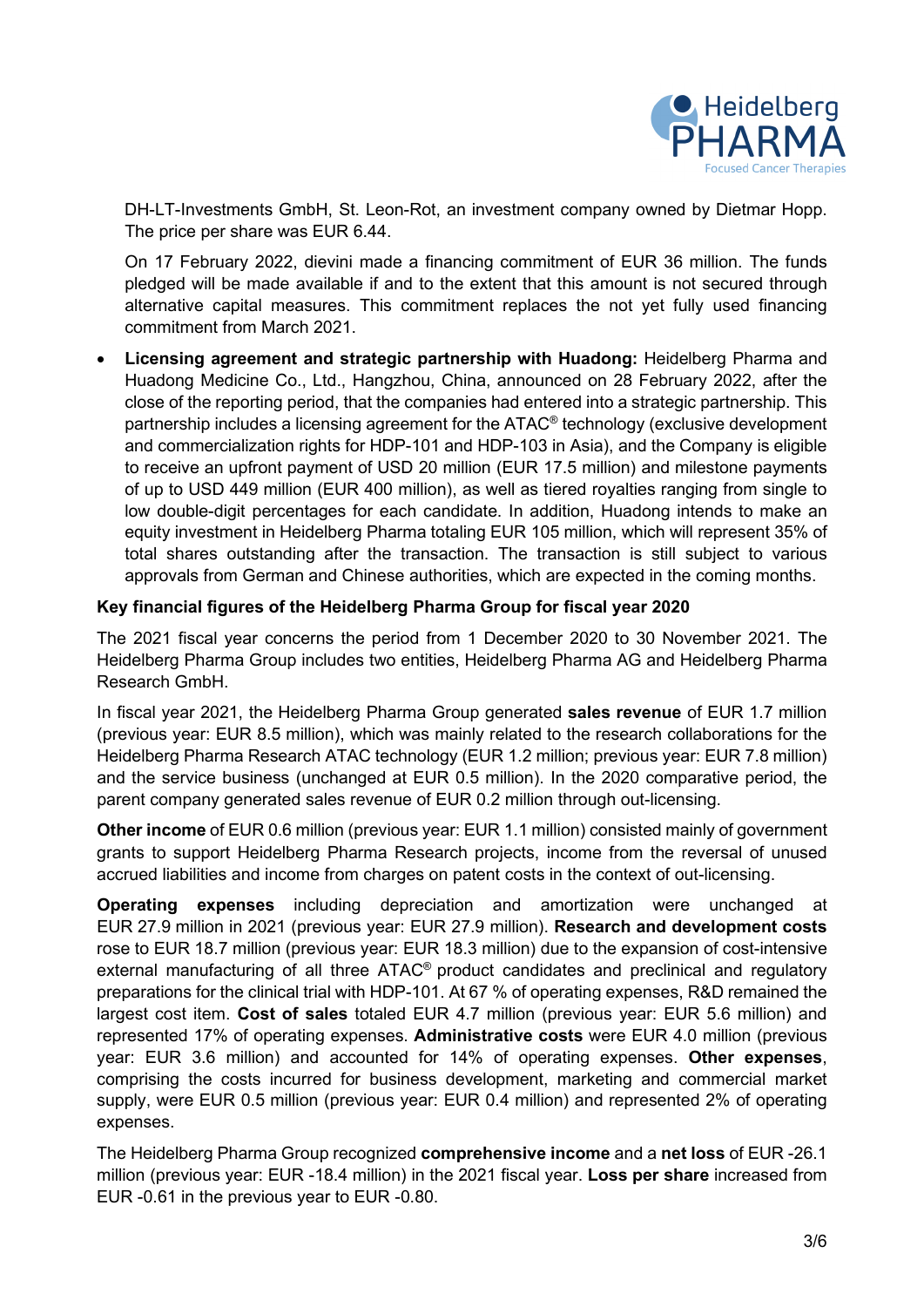

**Monthly cash use** increased to EUR 2.3 million exclusive of the capital increase (previous year: EUR 1.6 million). The Group had **cash and cash equivalents** of EUR 6.1 million at the close of the fiscal year (30 November 2020: EUR 5.0 million). The addition resulted mainly from the shareholder loan from dievini and the capital increase implemented in the third quarter, which together more than compensated for the cash outflow due to expanded operating activities.

At the end of the fiscal year, **total assets** amounted to EUR 21.7 million, up EUR 2.1 million from the previous year (EUR 19.6 million). **Equity** of the Heidelberg Pharma Group at the end of the reporting period was EUR 6.7 million (30 November 2020: EUR 12.9 million). This corresponds to an equity ratio of 30.8% (30 November 2020: 65.7%).

# **Financial outlook for 2022 and strategy**

Given that the recently announced license agreement and investment agreement with Huadong Medicine are still subject to various approvals, Heidelberg Pharma is not including the effects of this partnership in the 2022 forecast at this time. The license agreement also requires a separate assessment with regard to revenue recognition under IFRS 15. Both agreements will have an impact on Heidelberg Pharma's results of operations, financial position, and net assets; so, the financial outlook will be adjusted in due course.

The Executive Management Board currently expects the Heidelberg Pharma Group to generate between EUR 7.5 million and EUR 9.5 million in revenue and other income in the 2022 fiscal year (2021: EUR 2.3 million). These will primarily comprise the sales revenue generated by Heidelberg Pharma Research GmbH and, to a lesser extent, potential milestone payments to Heidelberg Pharma AG. Sales revenue is expected to increase due to the licensing agreement with Huadong.

Based on current planning, operating expenses are expected to be in the range of EUR 41.0 million to EUR 45.0 million, significantly higher than in the prior reporting year (EUR 27.9 million). Earnings before interest and taxes (EBIT) in the 2022 fiscal year are expected to be between EUR -32.5 million and EUR -36.5 million (2021: EUR -25.6 million). With preliminary inclusion of the licensing agreement with Huadong, Heidelberg Pharma expects to post a significantly improved operating result.

Financing requirements in the 2022 fiscal year for Heidelberg Pharma AG's business operations are expected to increase compared to 2021. Funds used are expected to be in the range of EUR 33.0 million to EUR 37.0 million. This corresponds to an average monthly use of cash of EUR 2.8 million to EUR 3.1 million (2021: EUR 2.3 million).

Based on current planning, including the financing commitment by dievini, the Group's financing is secured until at least mid-2023. If the planned rights issue is successfully implemented, the financing range will be significantly extended.

Heidelberg Pharma believes that Amanitin is an innovative toxin with attractive properties for the development of ATACs and will continue its strategy for the development and marketing of the proprietary ATAC® technology. The strategy's core elements are the expansion of the company's proprietary project pipeline, the development of the pipeline projects until clinical proof of concept, the initiation of research and option agreements and their extension to include long-term license agreements, as well as the broadening of the technology base.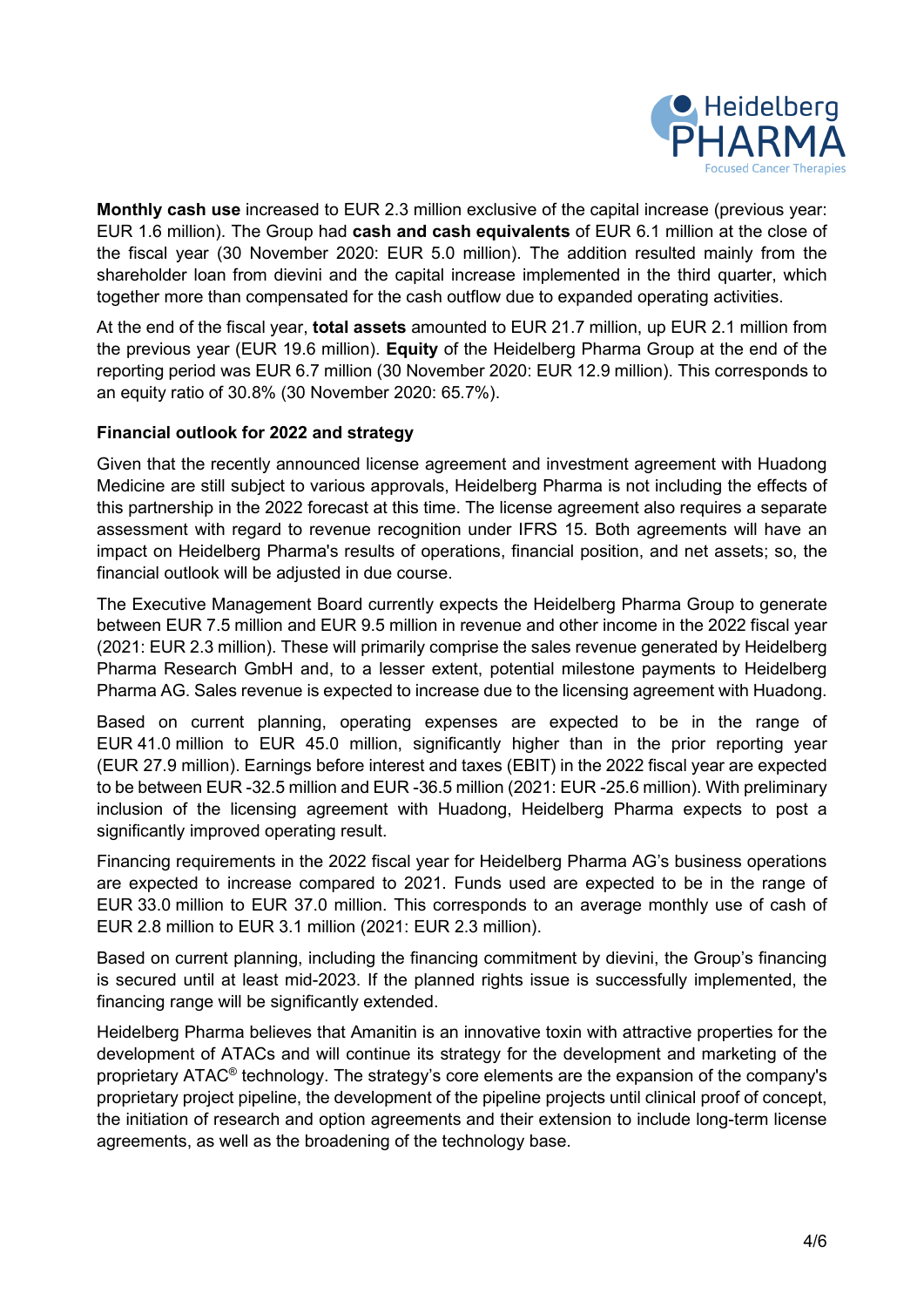

## **Invitation to the financial results press conference**

On 24 March 2022, Heidelberg Pharma will hold a conference call for media, analysts, and investors in English at 3:00 p.m. CET/10 a.m. EDT. Please register at least 10 minutes in advance using the following link:

#### [https://us06web.zoom.us/webinar/register/WN\\_ybHcQIw8QAu-AEWoa7zVqA](https://us06web.zoom.us/webinar/register/WN_ybHcQIw8QAu-AEWoa7zVqA)

You will receive an e-mail with your registration confirmation, which contains the link to participate in the audio webcast as well as dial-in numbers for participation by phone. Please note that asking oral or written questions is only possible for online participants.

### **Key figures for the Heidelberg Pharma Group**

|                                                                   | 2021 <sup>1</sup>  | 2020 <sup>1</sup>  |
|-------------------------------------------------------------------|--------------------|--------------------|
| In EUR million                                                    | <b>EUR million</b> | <b>EUR million</b> |
| <b>Earnings</b>                                                   |                    |                    |
| Sales revenue                                                     | 1.7                | 8.5                |
| Other income                                                      | 0.6                | 1.1                |
| Operating expenses                                                | (27.9)             | (27.9)             |
| of which research and development costs                           | (18.7)             | (18.3)             |
| <b>Operating result</b>                                           | (25.6)             | (18.3)             |
| Earnings before tax                                               | (26.1)             | (18.4)             |
| Total comprehensive income                                        | (26.1)             | (18.4)             |
| Earnings per share in EUR (basic)                                 | (0.80)             | (0.61)             |
| Balance sheet as of the end of the period                         |                    |                    |
| <b>Total assets</b>                                               | 21.7               | 19.6               |
| Cash and cash equivalents                                         | 6.1                | 5.0                |
| Equity                                                            | 6.7                | 12.9               |
| Equity ratio <sup>2</sup> in $%$                                  | 30.8               | 65.7               |
| <b>Cash flow statement</b>                                        |                    |                    |
| Cash flow from operating activities                               | (26.6)             | (17.9)             |
| Cash flow from investing activities                               | (1.4)              | (1.3)              |
| Cash flow from financing activities                               | 29.1               | 14.3               |
| <b>Employees (number)</b>                                         |                    |                    |
| Employees at year end $3$                                         | 96                 | 84                 |
| Employees at year end <sup>3</sup> (full-time equivalents)        | 89                 | 78                 |
| The reporting period begins on 1 December and ends on 30 November |                    |                    |

1) The reporting period begins on 1 December and ends on 30 November.

2) Equity / total assets

3) Including members of the Executive Management Board

Rounding of exact figures may result in differences.

The Annual Report, including the consolidated financial statements in accordance with International Financial Reporting Standards (IFRS), is available at [https://heidelberg](https://heidelberg-pharma.com/en/press-and-investors/announcements/financial-reports)[pharma.com/en/press-and-investors/announcements/financial-reports.](https://heidelberg-pharma.com/en/press-and-investors/announcements/financial-reports)